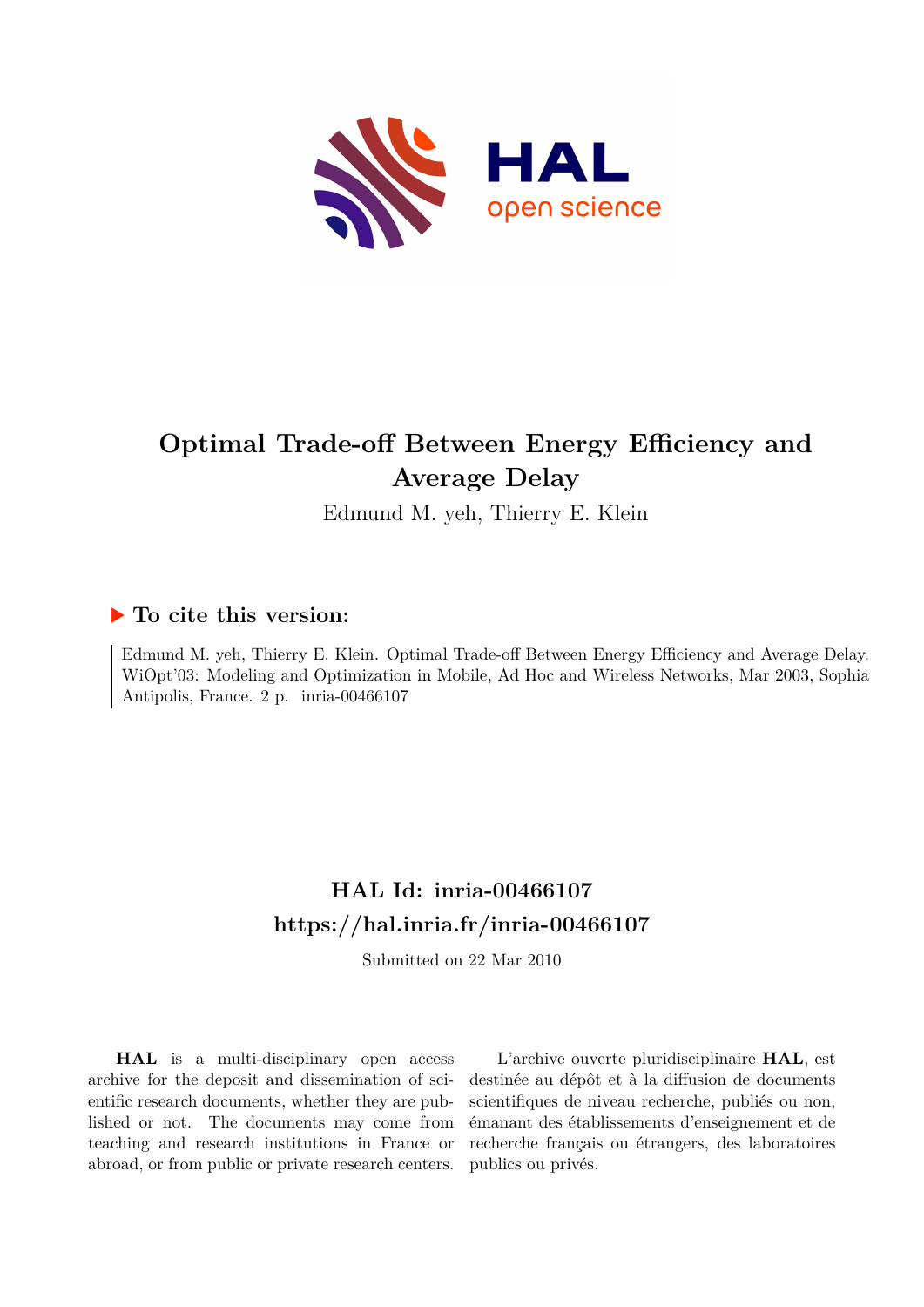### Optimal Trade-off Between Energy Efficiency and Average Delay

Edmund M. Yeh Department of Electrical Engineering Yale University New Haven, CT 06520, USA e-mail: edmund.yeh@yale.edu

#### I. Introduction

In wireless networks consisting of sensors and mobile devices, battery power is a severe resource constraint. Energyefficient communication techniques are therefore crucial to the long-term survivability of the network. In communication theory, it is well known that for a bandlimited additive white Gaussian noise (AWGN) channel with bandwidth  $W$  and onesided noise spectral level  $N_0$ , the minimum energy per information bit  $E_{b,min}$  achieves its minimum value  $N_0 \ln 2$  as  $W \to \infty$ . Interpreting this trade-off between energy efficiency and bandwidth in the more general context of available degrees of freedom, it can be verified that, for a fixed bandwidth and noise level, the minimum energy per bit decreases as the transmission time per bit increases. Thus, greater energy efficiency is gained by using low power and long transmission delays. Using this observation, recent work in [1, 2] examines a scheduling problem in which energy efficiency is traded off with the need to transmit a finite number of packets by a *fixed* deadline. The findings in [1, 2] are important for communication scenarios where a group of time-sensitive data packets (such as observations from sensors) must be delivered to its destination (such as a sensor fusion site) by a given deterministic deadline. There are also many situations, however, where time-critical information must reach its destination promptly on an ongoing basis. In this paper, we focus on the latter scenario, and investigate the trade-off between energy efficiency and the *average system delay* of bits. We show that minimizing a weighted combination of energy per bit and average delay per bit is equivalent to a convex optimization problem which can be solved exactly using an iterative "off-line" algorithm, where packet arrival times and packet lengths are known beforehand. The structure of the solution turns out to be very different from that of the solution to the deadline problem of [1, 2].

#### II. Model

We focus on a single user communicating over a noisy channel. For simplicity of exposition, assume that all packets to be transmitted contain b bits. The results presented here generalize naturally to the case of variable packet lengths. Further, assume that the whole of each packet must be sent at a fixed rate. Let  $e(\tau)$  denote the minimum energy necessary to send a packet of b bits subject to some fixed reliability criterion in  $\tau$  seconds, at rate  $b/\tau$ . We refer to  $e(\tau)$  as the *energy func*tion. We make the following assumptions regarding  $e(\tau)$ : (1)  $e(\tau)$  is a positive, differentiable, decreasing, strictly convex function of  $\tau$ , and (2)  $\lim_{\tau \to 0} e(\tau) = \infty$ . To see that these assumptions are reasonable for the AWGN channel, consider a few illustrative examples. If we use the Shannon capacity formula, then  $e(\tau) = \tau N_0 W(2^{b/(\tau W)} - 1)$ , which clearly satisfies assumptions 1 and 2. Operating below Shannon capacity implies that reliable communication is possible, but it does not

Thierry E. Klein Wireless Research Laboratory Bell Labs - Lucent Technologies Murray Hill, NJ, 07974 USA e-mail: tek@lucent.com



Figure 1: The unfinished work function for four packet arrivals. The packet arrival times are  $t_1, \ldots, t_4$  and the packet transmission times are  $\tau_1, \ldots, \tau_4$ . Each packet contains b bits.

guarantee any given level of error probability for the transmitted packet. To guarantee that each packet be received with error probability no more than a specified level, it is necessary to consider error exponents [3]. For the AWGN channel, it can be shown that the minimum energy to send a packet of b bits in  $\tau$  seconds with error probability no more than  $P_e$  is  $e(\tau) = \tau N_0 W (1 + \rho) (2^{c/(\rho \tau W)} - 1)$ , where  $c = \rho b - \log_2(P_e/4)$ , and  $\rho \in [0, 1]$ . Thus, assumptions 1 and 2 are again satisfied. Finally, using a standard uncoded  $M \times M$  QAM system over an AWGN channel, it can be verified that to meet a (packet) error probability of  $P_e$ ,  $e(\tau) = \frac{-\tau N_0 W \ln(P_{es}/4)}{3b} (2^{b/(\tau W)} - 1)$ , where  $P_{es} = 1 - (1 - P_e)^{2 \log_2 M/b}$ . Thus, assumptions 1 and 2 are quite appropriate for a number of communication schemes.

#### III. Optimal Off-line Schedule

Suppose a single user wishes to transmit  $n$  packets, each with b bits, over a noisy channel. Assume that the packet arrival times  $t_1 = 0 \lt t_2 \lt \cdots \lt t_n$  are known at time 0. Let  $e(\tau)$  be the energy function. The transmitter must choose the transmission times  $(\tau_1, \ldots, \tau_n)$  (and therefore transmission rates  $R_i = b/\tau_i$  to minimize a weighted combination of sion rates  $n_i = o/\tau_i$  to minimize a weighted combination of the minimum total energy  $\sum_{i=1}^{n} e(\tau_i)$  to send *n* packets, and the average bit delay. Now the key step is to realize that, because of Little's Law, minimizing the average bit delay is equivalent to minimizing the area under the unfinished work function  $U(t)$ , where  $U(t)$  is the total number of untransmitted bits in the system at time  $t$ . Figure 1 shows an example of the unfinished work function for four packet arrivals. Note that  $U(t)$  is a function of the transmission times  $(\tau_1, \ldots, \tau_n)$ . The off-line optimization problem can thus be stated as follows:

$$
\min_{(\tau_1,\ldots,\tau_n)\in[0,\infty)^n}\ \sum_{i=1}^n e(\tau_i) + \lambda \int_0^\infty U(t)dt \tag{1}
$$

where  $\lambda > 0$  is a weighting factor.

We now show that the objective function in (1) is in fact convex in  $= (\tau_1, \ldots, \tau_n)$ . From Figure 1, it can be seen